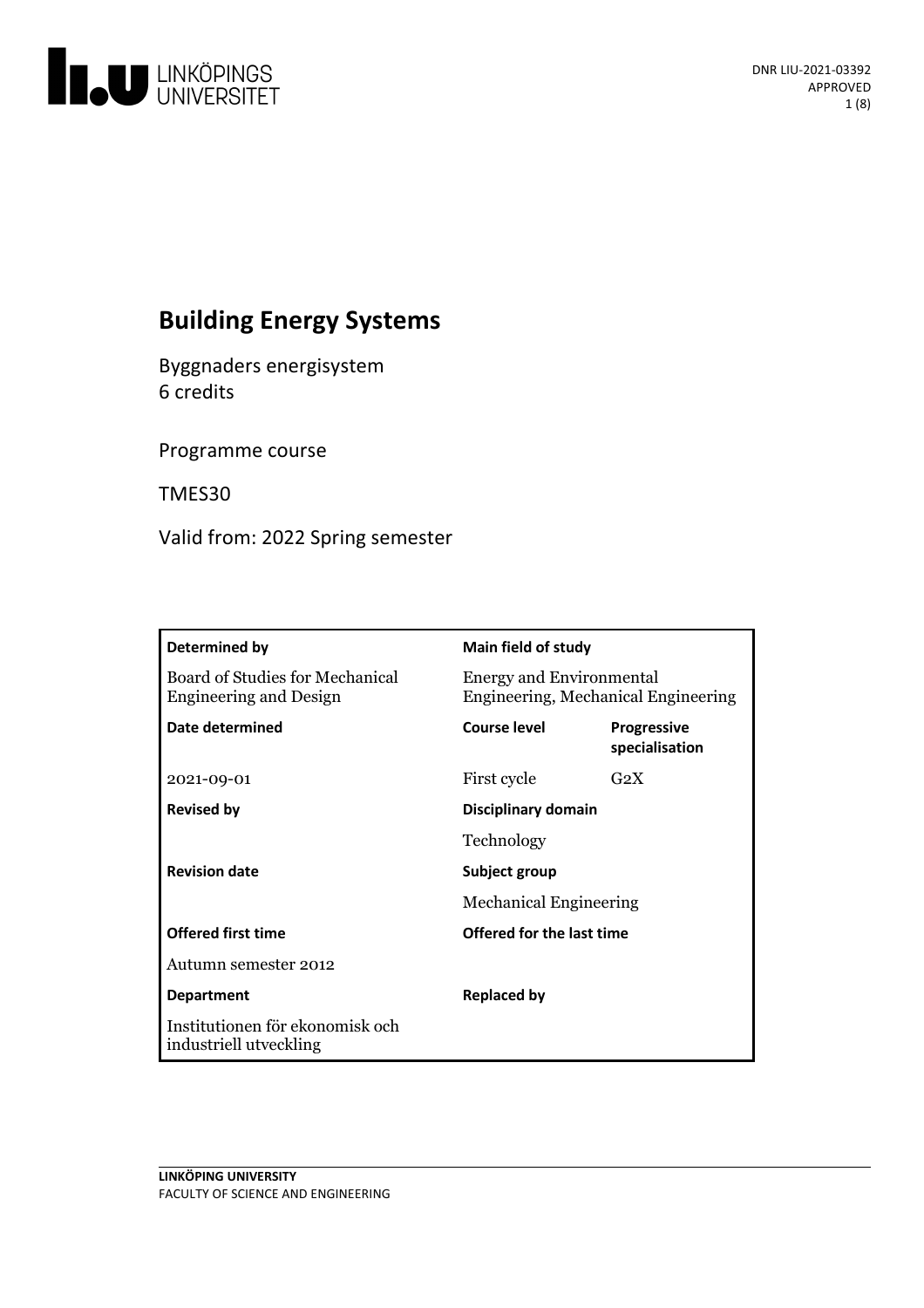## Course offered for

Master of Science in Energy - Environment - Management

# Prerequisites

Fluid dynamics and heat transfer

# Intended learning outcomes

The aim of this course is to provide solid knowledge and computational tools for analysing buildings energy systems from a system view and give an understanding for the building as an energy system. Different kind of buildings are considered, both residential and industry buildings. A top-down approach is used in the course, starting with international view, ending in <sup>a</sup> study of the heating, ventilation and air-conditioning systems within the building. The environmental performance of buildings will be covered. After the course the students should have knowledge about the following topics:

- Indoor environmental quality (IEQ)
- Heat and mass transfer in buildings
- Heating, ventilation and air conditioning systems in buildings
- Energy supply systems
- Environmental performance of buildings Future building energy systems solutions

## Course content

Energy supply and demand in the built environment, global and national point of view; Energy supply systems; Environmental impact of built environment; Indoor climate and indoor air quality; heat and mass transfer; heating, ventilation and air-conditioning systems; energy and power demand; future buildings; buildings in energy systems.

# Teaching and working methods

The course is given in the form of lectures, tutorials and laboratory work.

## Examination

| TEN1 | Written examination | 4 credits | U, 3, 4, 5 |
|------|---------------------|-----------|------------|
| UPG1 | Exercise            | 1 credits | U.G        |
| LAB1 | Laboratory work     | 1 credits | U.G        |

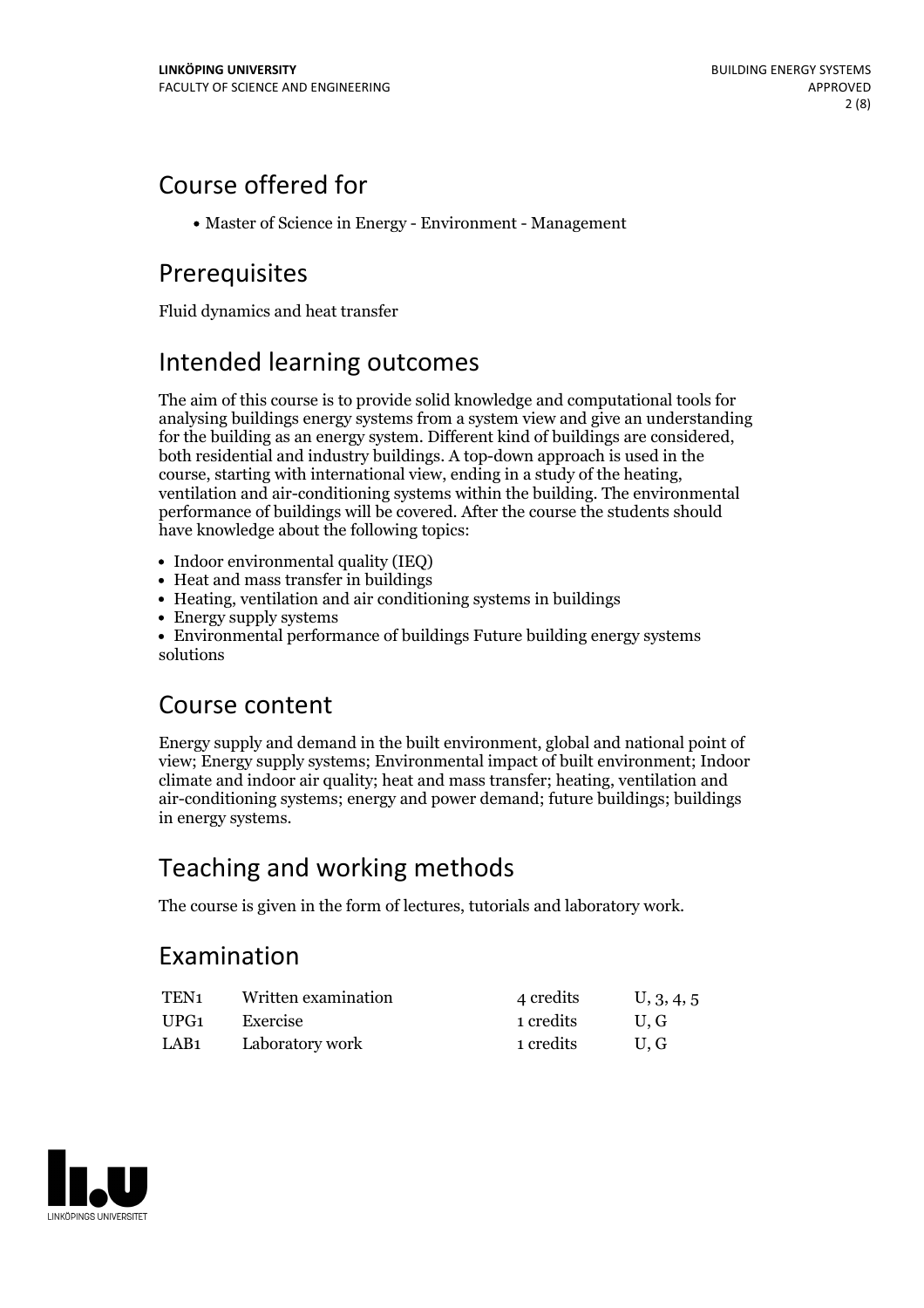## Grades

Four-grade scale, LiU, U, 3, 4, 5

# Other information

Supplementary courses: Energy Systems analysis, Industrial Ecology, Industrial Energy Systems, Integrated management systems, Impact assessment and project appraisal, International energy markets, Resource effective products

### **About teaching and examination language**

The teaching language is presented in the Overview tab for each course. The examination language relates to the teaching language as follows:

- If teaching language is "Swedish", the course as a whole could be given in Swedish, or partly in English. Examination language is Swedish, but parts
- of the examination can be in English. If teaching language is "English", the course as <sup>a</sup> whole is taught in English. Examination language is English. If teaching language is "Swedish/English", the course as <sup>a</sup> whole will be
- taught in English if students without prior knowledge of the Swedish language participate. Examination language is Swedish or English depending on teaching language.

### **Other**

The course is conducted in a manner where both men's and women's experience and knowledge are made visible and developed.

The planning and implementation of a course should correspond to the course syllabus. The course evaluation should therefore be conducted with the course syllabus as a starting point.

If special circumstances prevail, the vice-chancellor may in a special decision specify the preconditions for temporary deviations from this course syllabus, and delegate the right to take such decisions.

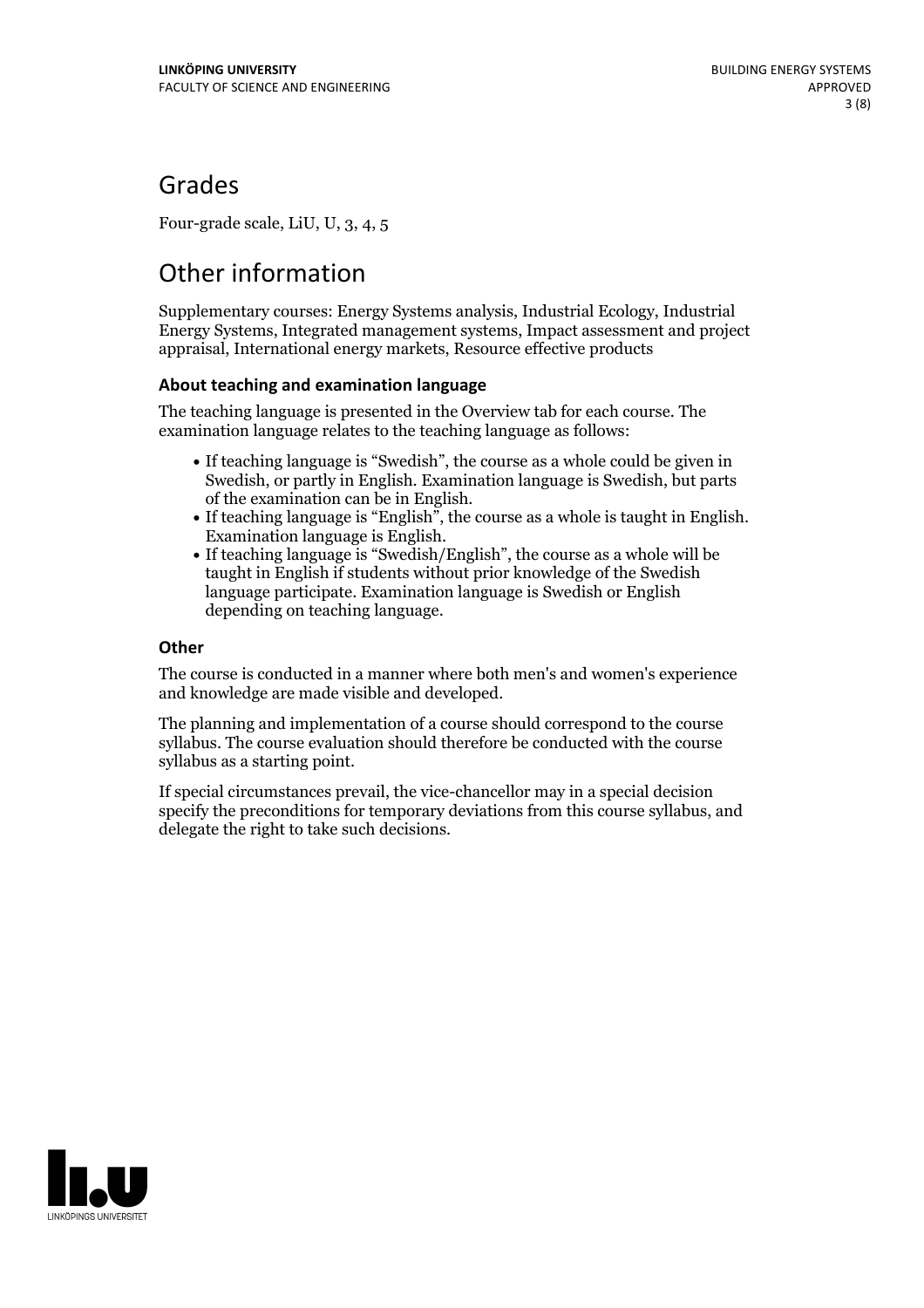## **Common rules**

### Course syllabus

A syllabus must be established for each course. The syllabus specifies the aim and contents of the course, and the prior knowledge that a student must have in order to be able to benefit from the course.

## Timetabling

Courses are timetabled after a decision has been made for this course concerning its assignment to a timetable module.

### Interruption in and deregistration from a course

The LiU decision, Guidelines concerning confirmation of participation in education (Dnr LiU-2020-02256), states that interruptions in study are to be recorded in Ladok. Thus, all students who do not participate in a course for which they have registered must record the interruption, such that the registration on the course can be removed. Deregistration from or interrupting a course is carried out using <sup>a</sup> web-based form: https://www.lith.liu.se/for- [studenter/kurskomplettering?l=en.](https://www.lith.liu.se/for-studenter/kurskomplettering?l=en)

## Cancelled courses and changes to the course syllabus

Courses with few participants (fewer than 10) may be cancelled or organised in a manner that differs from that stated in the course syllabus. The Dean is to deliberate and decide whether a course is to be cancelled or changed from the course syllabus.

## Guidelines relating to examinations and examiners

For details, see Guidelines for education and examination for first-cycle and second-cycle education at Linköping University, Dnr LiU-2020-04501 [\(http://styrdokument.liu.se/Regelsamling/VisaBeslut/917592\)](http://styrdokument.liu.se/Regelsamling/VisaBeslut/917592).

An examiner must be employed as a teacher at LiU according to the LiU Regulations for Appointments, Dnr LiU-2021-01204 [\(https://styrdokument.liu.se/Regelsamling/VisaBeslut/622784](https://styrdokument.liu.se/Regelsamling/VisaBeslut/622784)). For courses in second-cycle, the following teachers can be appointed as examiner: Professor (including Adjunct and Visiting Professor), Associate Professor (including Adjunct), Senior Lecturer (including Adjunct and Visiting Senior Lecturer), Research Fellow, or Postdoc. For courses in first-cycle, Assistant Lecturer (including Adjunct and Visiting Assistant Lecturer) can also be appointed as examiner in addition to those listed for second-cycle courses. In exceptional cases, a Part-time Lecturer can also be appointed as an examiner at both first- and second cycle, see Delegation of authority for the Board of Faculty of Science and Engineering.

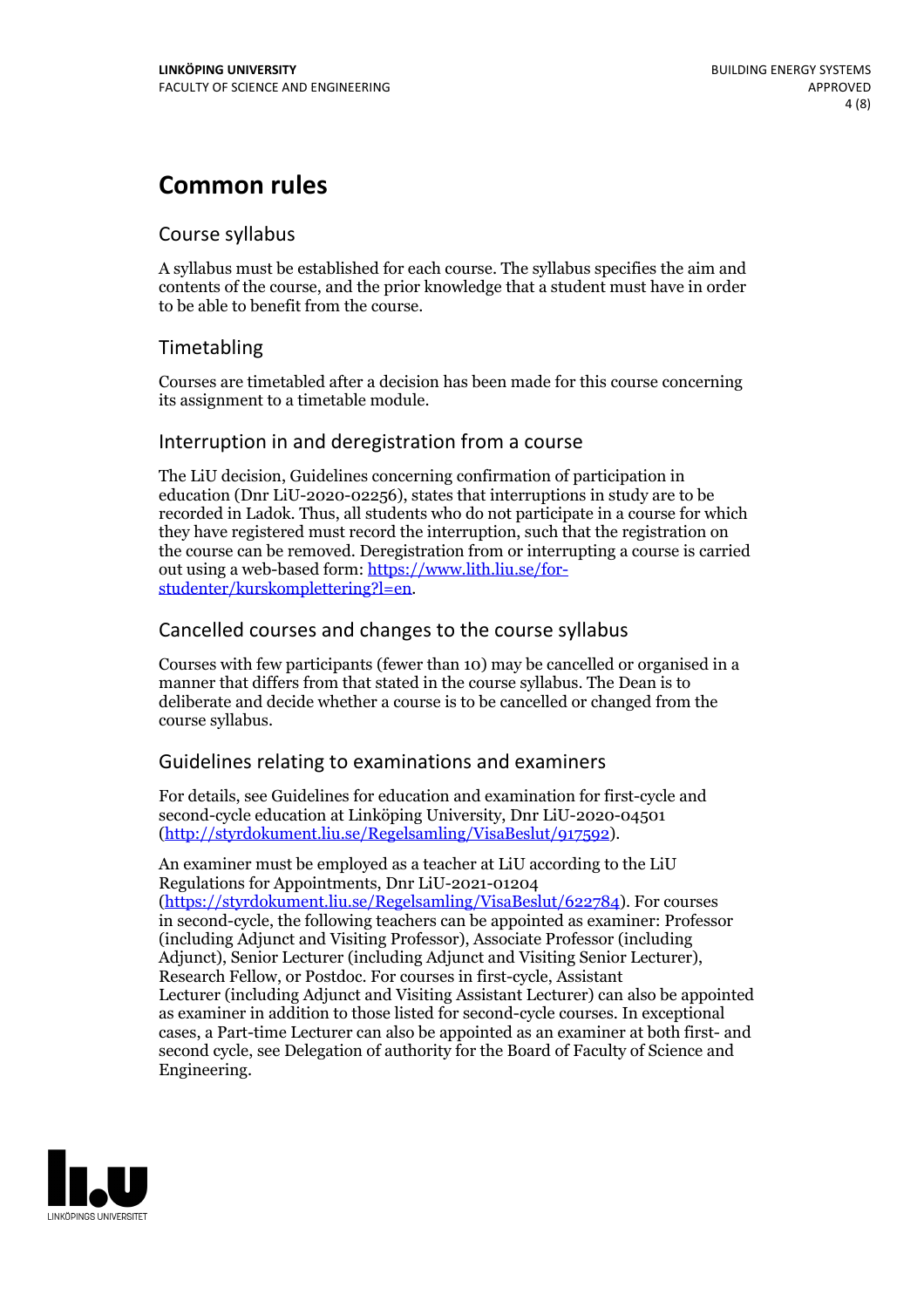## Forms of examination

#### **Principles for examination**

Written and oral examinations and digital and computer-based examinations are held at least three times a year: once immediately after the end of the course, once in August, and once (usually) in one of the re-examination periods. Examinations held at other times are to follow a decision of the faculty programme board.

Principles for examination scheduling for courses that follow the study periods:

- courses given in VT1 are examined for the first time in March, with re-examination in June and August
- courses given in VT2 are examined for the first time in May, with re-examination in August and October
- courses given in HT1 are examined for the first time in October, with re-examination in January and August
- courses given in HT2 are examined for the first time in January, with re-examination in March and in August.

The examination schedule is based on the structure of timetable modules, but there may be deviations from this, mainly in the case of courses that are studied and examined for several programmes and in lower grades (i.e. 1 and 2).

Examinations for courses that the faculty programme board has decided are to be held in alternate years are held three times during the school year in which the course is given according to the principles stated above.

Examinations for courses that are cancelled orrescheduled such that they are not given in one or several years are held three times during the year that immediately follows the course, with examination scheduling that corresponds to the scheduling that was in force before the course was cancelled or rescheduled.

When a course, or a written examination (TEN, DIT, DAT), is given for the last time, the regular examination and two re-examinations will be offered. Thereafter, examinations are phased out by offering three examinations during the following academic year at the same times as the examinations in any substitute course. If there is no substitute course, three examinations will be offered during re- examination periods during the following academic year. Other examination times are decided by the faculty programme board. In all cases above, the examination is also offered one more time during the academic year after the following, unless the faculty programme board decides otherwise. In total, 6 re-examinations are offered, of which 2 are regular re-examinations. In the examination registration system, the examinations given for the penultimate time and the last time are denoted.

If a course is given during several periods of the year (for programmes, or on different occasions for different programmes) the faculty programme board or boards determine together the scheduling and frequency of re-examination occasions.

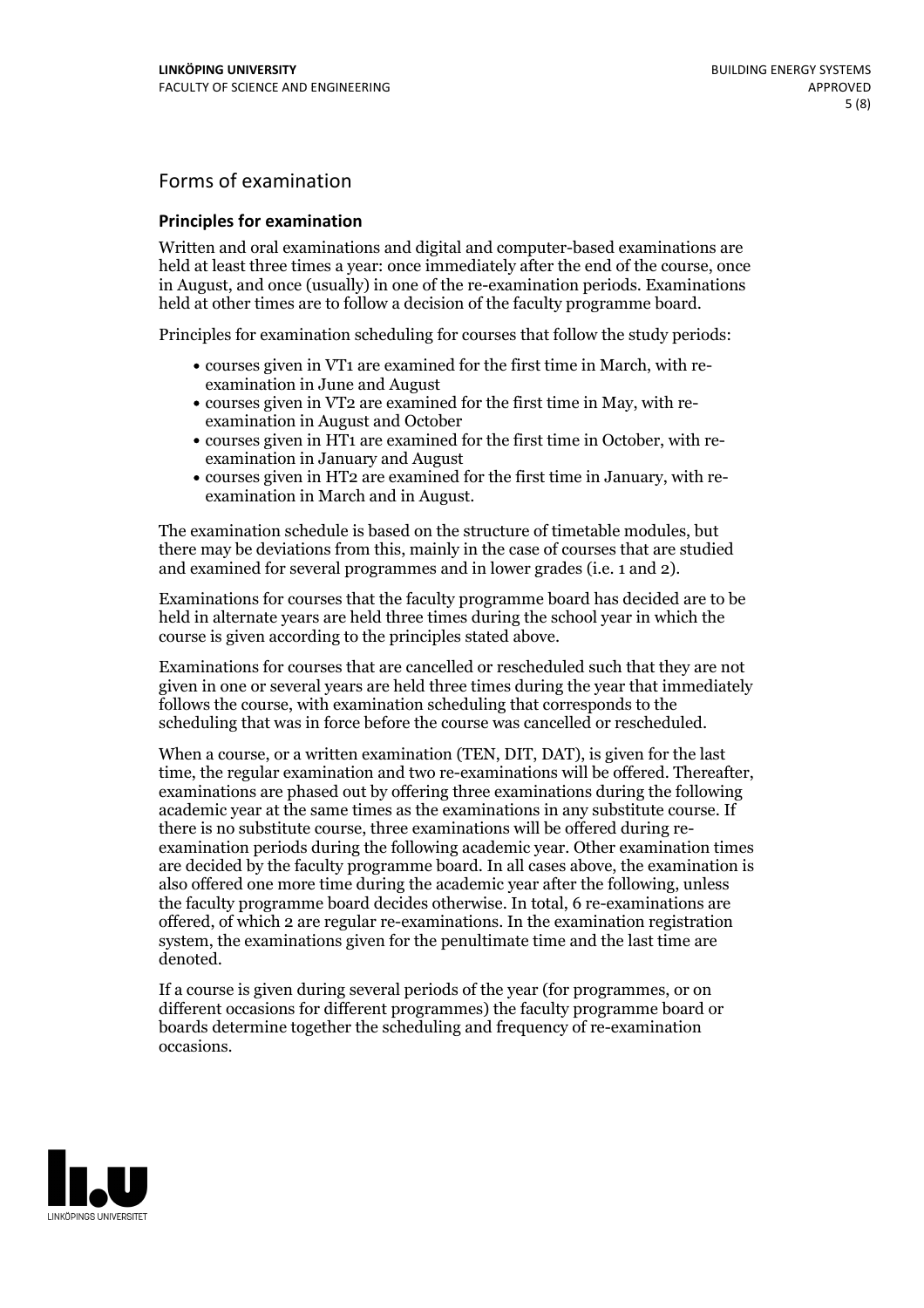### **Retakes of other forms of examination**

Regulations concerning retakes of other forms of examination than written examinations and digital and computer-based examinations are given in the LiU guidelines for examinations and examiners, [http://styrdokument.liu.se/Regelsamling/VisaBeslut/917592.](http://styrdokument.liu.se/Regelsamling/VisaBeslut/917592)

#### **Course closure**

For Decision on Routines for Administration of the Discontinuation of Educational Programs, Freestanding Courses and Courses in Programs, see DNR LiU-2021-04782. After a decision on closure and after the end of the discontinuation period, the students are referred to a replacement course (or similar) according to information in the course syllabus or programme syllabus. If a student has passed some part/parts of a closed program course but not all, and there is an at least partially replacing course, an assessment of crediting can be made. Any crediting of course components is made by the examiner.

#### **Registration for examination**

In order to take an written, digital or computer-based examination, registration in advance is mandatory, see decision in the university's rule book [https://styrdokument.liu.se/Regelsamling/VisaBeslut/622682.](https://styrdokument.liu.se/Regelsamling/VisaBeslut/622682) An unregistered student can thus not be offered a place. The registration is done at the Student Portal or in the LiU-app during the registration period. The registration period opens 30 days before the date of the examination and closes 10 days before the date of the examination. Candidates are informed of the location of the examination by email, four days in advance.

#### **Code of conduct for students during examinations**

Details are given in a decision in the university's rule book: <http://styrdokument.liu.se/Regelsamling/VisaBeslut/622682>.

#### **Retakes for higher grade**

Students at the Institute of Technology at LiU have the right to retake written examinations and digital and computer-based examinations in an attempt to achieve a higher grade. This is valid for all examination components with code "TEN", "DIT" and "DAT". The same right may not be exercised for other examination components, unless otherwise specified in the course syllabus.

A retake is not possible on courses that are included in an issued degree diploma.

#### **Grades**

The grades that are preferably to be used are Fail (U), Pass (3), Pass not without distinction  $(4)$  and Pass with distinction  $(5)$ .

- Grades U, 3, 4, 5 are to be awarded for courses that have written or digital examinations.<br>• Grades Fail (U) and Pass (G) may be awarded for courses with a large
- degree of practical components such as laboratory work, project work and

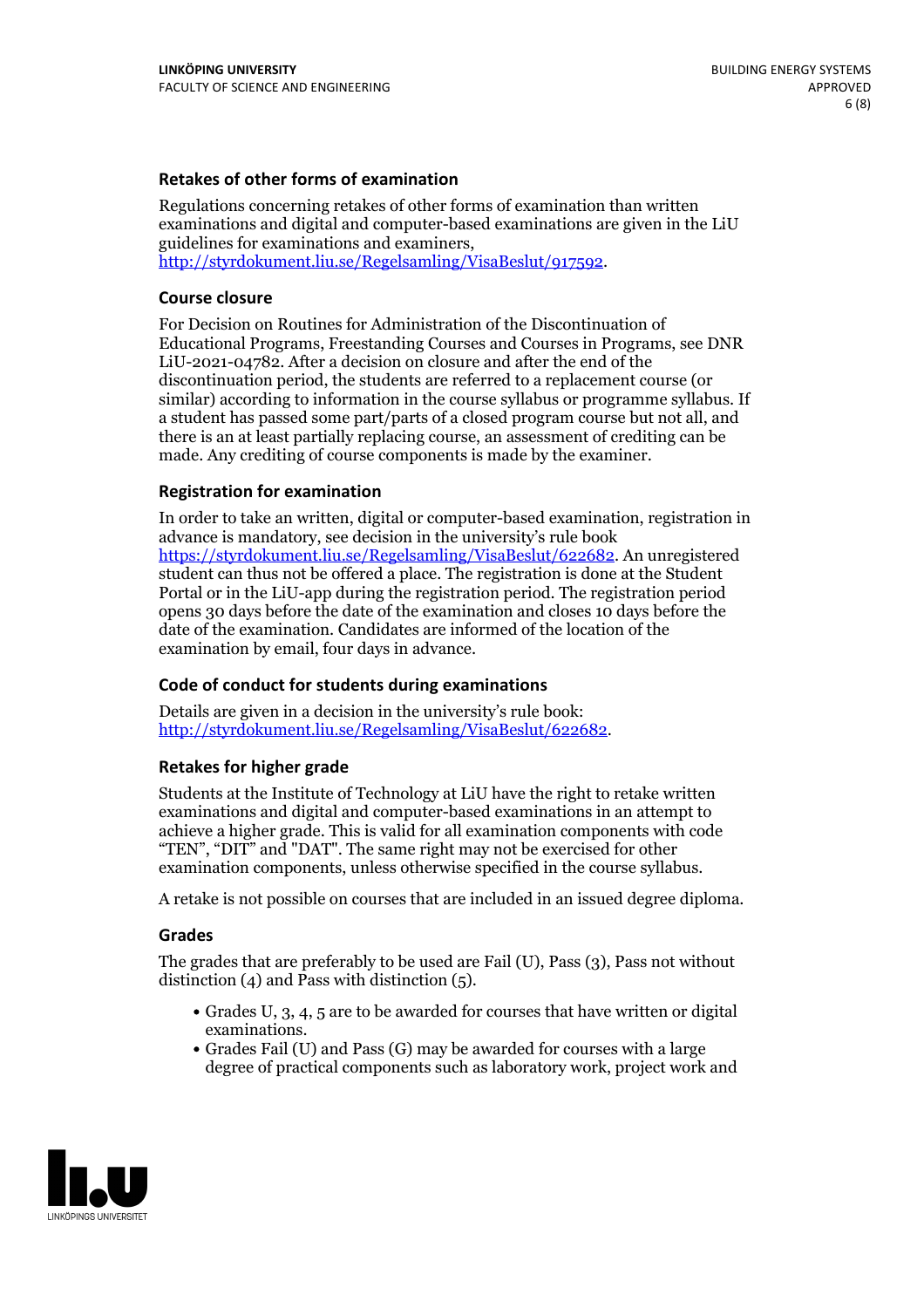group work.<br>• Grades Fail (U) and Pass (G) are to be used for degree projects and other independent work.

#### **Examination components**

The following examination components and associated module codes are used at the Faculty of Science and Engineering:

- Grades U, 3, 4, 5 are to be awarded for written examinations (TEN) and
- digital examinations (DIT).<br>• Examination components for which the grades Fail (U) and Pass (G) may be awarded are laboratory work (LAB), project work (PRA), preparatory written examination (KTR), digital preparatory written examination (DIK), oral examination (MUN), computer-based examination (DAT), home
- assignment (HEM), and assignment (UPG).<br>• Students receive grades either Fail (U) or Pass (G) for other examination components in which the examination criteria are satisfied principally through active attendance such as tutorial group (BAS) or examination item
- (MOM).<br>• Grades Fail (U) and Pass (G) are to be used for the examination components Opposition (OPPO) and Attendance at thesis presentation (AUSK) (i.e. part of the degree project).

In general, the following applies:

- 
- Mandatory course components must be scored and given <sup>a</sup> module code. Examination components that are not scored, cannot be mandatory. Hence, it is voluntary to participate in these examinations, and the voluntariness must be clearly stated. Additionally, if there are any associated conditions to
- the examination component, these must be clearly stated as well.<br>• For courses with more than one examination component with grades U,3,4,5, it shall be clearly stated how the final grade is weighted.

For mandatory components, the following applies (in accordance with the LiU Guidelines for education and examination for first-cycle and second-cycle education at Linköping University,<br>[http://styrdokument.liu.se/Regelsamling/VisaBeslut/917592\)](http://styrdokument.liu.se/Regelsamling/VisaBeslut/917592):

If special circumstances prevail, and if it is possible with consideration of the nature of the compulsory component, the examiner may decide to replace the compulsory component with another equivalent component.

For possibilities to alternative forms of examinations, the following applies (in accordance with the LiU Guidelines for education and examination for first-cycle [http://styrdokument.liu.se/Regelsamling/VisaBeslut/917592\)](http://styrdokument.liu.se/Regelsamling/VisaBeslut/917592):

If the LiU coordinator for students with disabilities has granted a student the right to an adapted examination for a written examination in an examination hall, the student has the right to it.